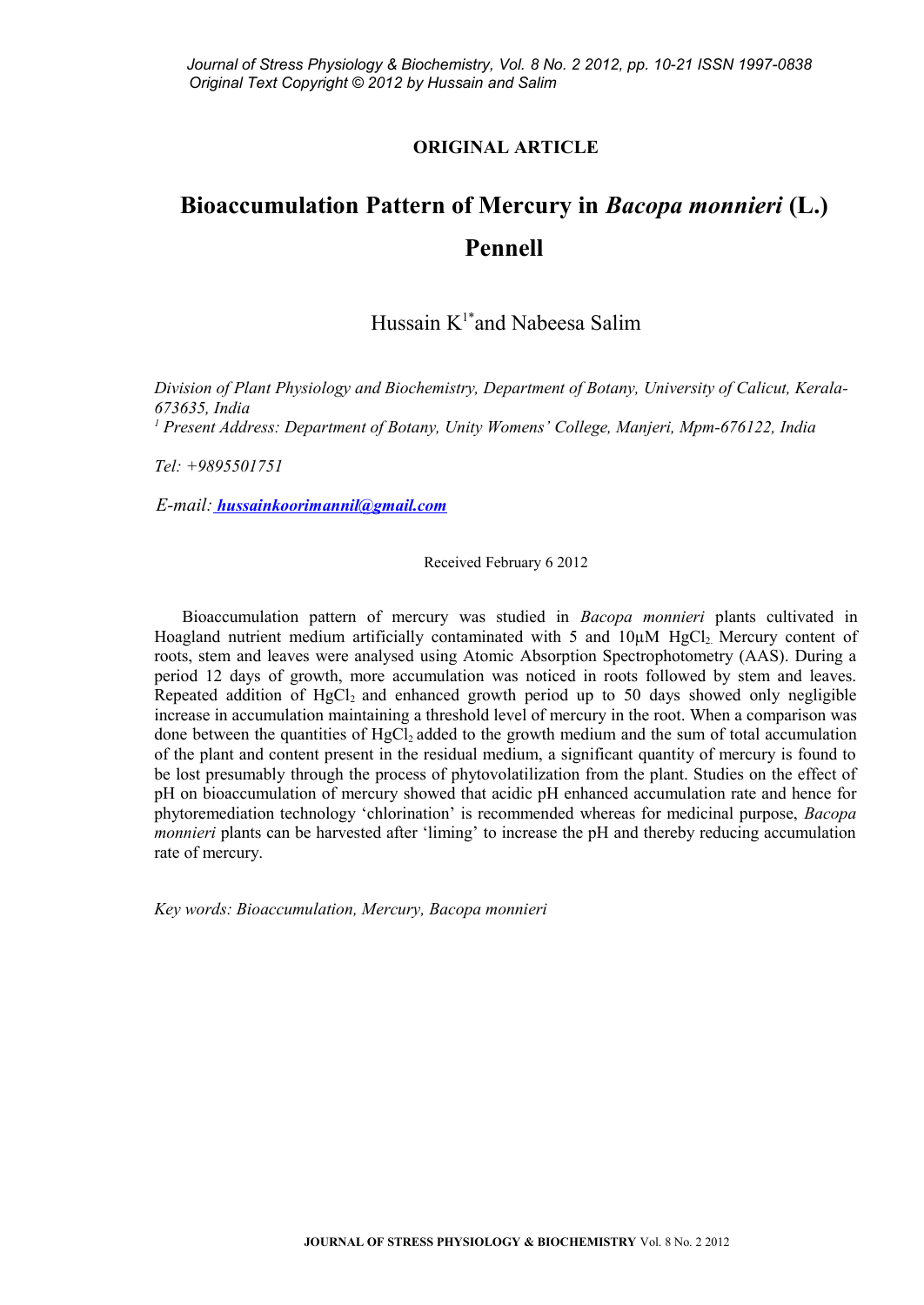### **ORIGINAL ARTICLE**

# **Bioaccumulation Pattern of Mercury in** *Bacopa monnieri* **(L.) Pennell**

Hussain  $K^{1*}$  and Nabeesa Salim

*Division of Plant Physiology and Biochemistry, Department of Botany, University of Calicut, Kerala-673635, India*

*<sup>1</sup> Present Address: Department of Botany, Unity Womens' College, Manjeri, Mpm-676122, India*

*Tel: +9895501751*

*E-mail: [hussainkoorimannil@gmail.com](mailto:hussainkoorimannil@gmail.com)*

Received February 6 2012

Bioaccumulation pattern of mercury was studied in *Bacopa monnieri* plants cultivated in Hoagland nutrient medium artificially contaminated with 5 and 10uM HgCl<sub>2</sub>. Mercury content of roots, stem and leaves were analysed using Atomic Absorption Spectrophotometry (AAS). During a period 12 days of growth, more accumulation was noticed in roots followed by stem and leaves. Repeated addition of  $HgCl<sub>2</sub>$  and enhanced growth period up to 50 days showed only negligible increase in accumulation maintaining a threshold level of mercury in the root. When a comparison was done between the quantities of HgCl<sub>2</sub> added to the growth medium and the sum of total accumulation of the plant and content present in the residual medium, a significant quantity of mercury is found to be lost presumably through the process of phytovolatilization from the plant. Studies on the effect of pH on bioaccumulation of mercury showed that acidic pH enhanced accumulation rate and hence for phytoremediation technology 'chlorination' is recommended whereas for medicinal purpose, *Bacopa monnieri* plants can be harvested after 'liming' to increase the pH and thereby reducing accumulation rate of mercury.

#### *Key words: Bioaccumulation, Mercury, Bacopa monnieri*

Plants growing/cultivated in soil contaminated with heavy metals like mercury are under toxicity stress. Nevertheless, heavy metal ions are absorbed by roots and translocated to the entire plant body and the pattern and the gravity of absorption and translocation depend on the chemistry of the metal, habit, habitat and genetic make up of the plant (Pilon-Smits, 2005). Many plants are hyperaccumulators can accumulate unusually high

content of mercury from the environment in the root system and translocate the metal to the aerial parts and most of these are recommended for phytoremediation technique (Pilon-Smits, 2005). Plants like *Chloris barbata* and *Cyperus rotundus* (Lenka *et al*., 1993) and *Chromolaena odorata* (Velasco-Alinsug *et al*., 2005) have been reported as accumulators of mercury.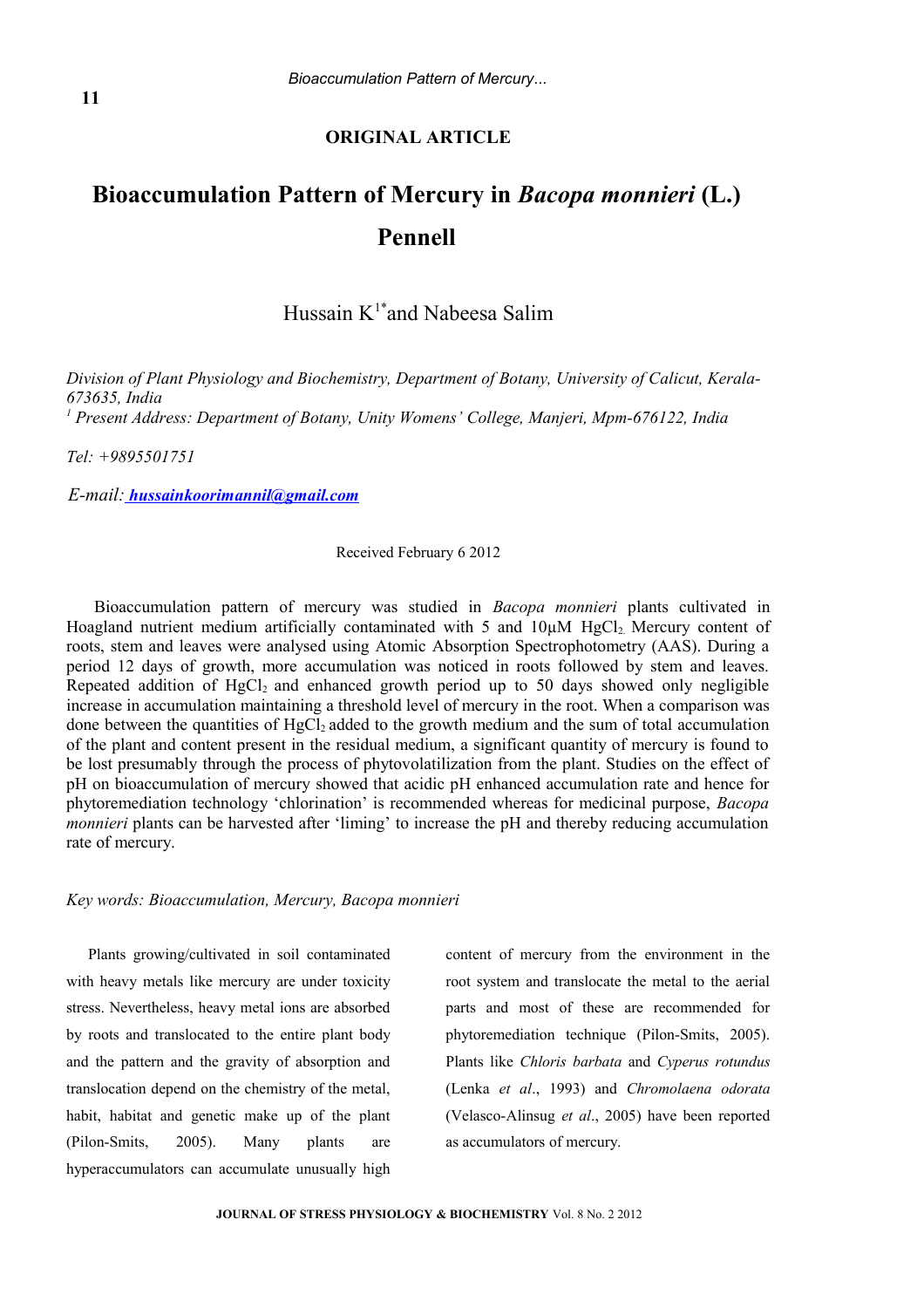In addition, a number of marshy, aquatic or submerged herbaceous plans such as *Hydrilla verticillata* and *Bacopa monnieri* have received attention for their role as biological detoxification systems for phytoremediation of Hg, Cd, Cr, Cu, Fe, and Mn contamination (Sinha *et al*., 1993; 1997; Sinha 1999; Sinha & Pandey, 2003; Sinha *et al*., 2003; Askari *et al*., 2007).

Studies on bioaccumulation of Hg in plants either in natural soil or artificially contaminated media are very scanty. As mentioned earlier, even though some plants have been reported as accumulators of Hg, no plant has yet been identified as natural hyperaccumulator of Hg (Henry, 2000; Raskin & Ensley, 2000). However, transgenic plants such as *Arabidopsis thaliana, Liriodendron tulipifera,* and *Nicotiana tabacum* are capable of converting methyl mercury to  $Hg^{2+}$ and are having the potential of phytoremediation in alleviating Hg polluted areas (Bizily *et al*., 1997; Rugh *et al*., 1996; 1998).

*Bacopa monnieri* has been used in Ayurvedic systems of medicine and traditionally it is used as a 'brain tonic' to enhance memory development (Nair, 1987). According to Wohlmuth (2001), Nathan *et al*., (2001) and Stough *et al.,* (2001) *Bacopa monnieri* is an Ayurvedic herb and currently enjoying the popularity as 'brain herb'. Many products derived from *B. monnieri* are available in nutraceutical market with content of bacoside A and B (Deepak & Amit, 2004).

In addition to the well-established multipurpose medicinal use, *Bacopa monnieri* has been recommended for phytoremediation due to the hyperaccumulation potential (Sinha *et al*., 1996; Sinha, 1999; Yadav *et al.*, 2005). In this context the fate of the plant for medicinal uses should be determined and considered as part of risk assessment because many Ayurvedic preparations containing *B. monnieri* are available in the market and are profusely consumed by humans. Therefore, the dual uses or qualities of *B. monnieri i.e.,* phytoremediant on one hand and medicinal on the other do pose a threat to mankind.

*Bacopa monnieri* is found to be highly sensitive to soil/water pollution (Hussain-koorimannil *et al*., 2010) and hence it is an ideal plant for monitoring contamination of water or soil. This plant is a vegetatively propagated plant, and hence cultivation in nutrient solution artificially contaminated with heavy metals can effectively be done. Since the entire plant is used for medicinal purpose, accumulation of toxic metals in root, stem and leaf may highlight the gravity of health hazard due to the entry of the toxic metals to human body.

The objective of this investigation is the elucidation of accumulation pattern of mercury in the root, stem and leaf tissues during different intervals of growth in Hoagland nutrient medium artificially contaminated with different concentrations of HgCl<sub>2</sub>. The feasibility of *Bacopa monnieri* for phytoremediation technology and its medicinal uses are seemed to be paradoxical each other and hence a systematic study on the bioaccumulation strategy of *Bacopa monnieri* towards mercury is essentially warranted.

#### **MATERIALS AND METHODS**

*Bacopa monnieri* collected from cultivated plants (medicinal plant collection) of Calicut University Botanical Garden. Cuttings of 7-8 cms were placed in distilled water and kept for rooting in water and these propagules were used for experiments of heavy metal treatments. Two concentrations of HgCl<sub>2</sub> (5  $\mu$ M and 10  $\mu$ M) were selected and based on a preliminary study conducted, in which almost 50% growth retardation was taken as the criterion for determining the of toxicity level. Five µM and 10 µM solutions of HgCl2 were prepared in Hoagland nutrient medium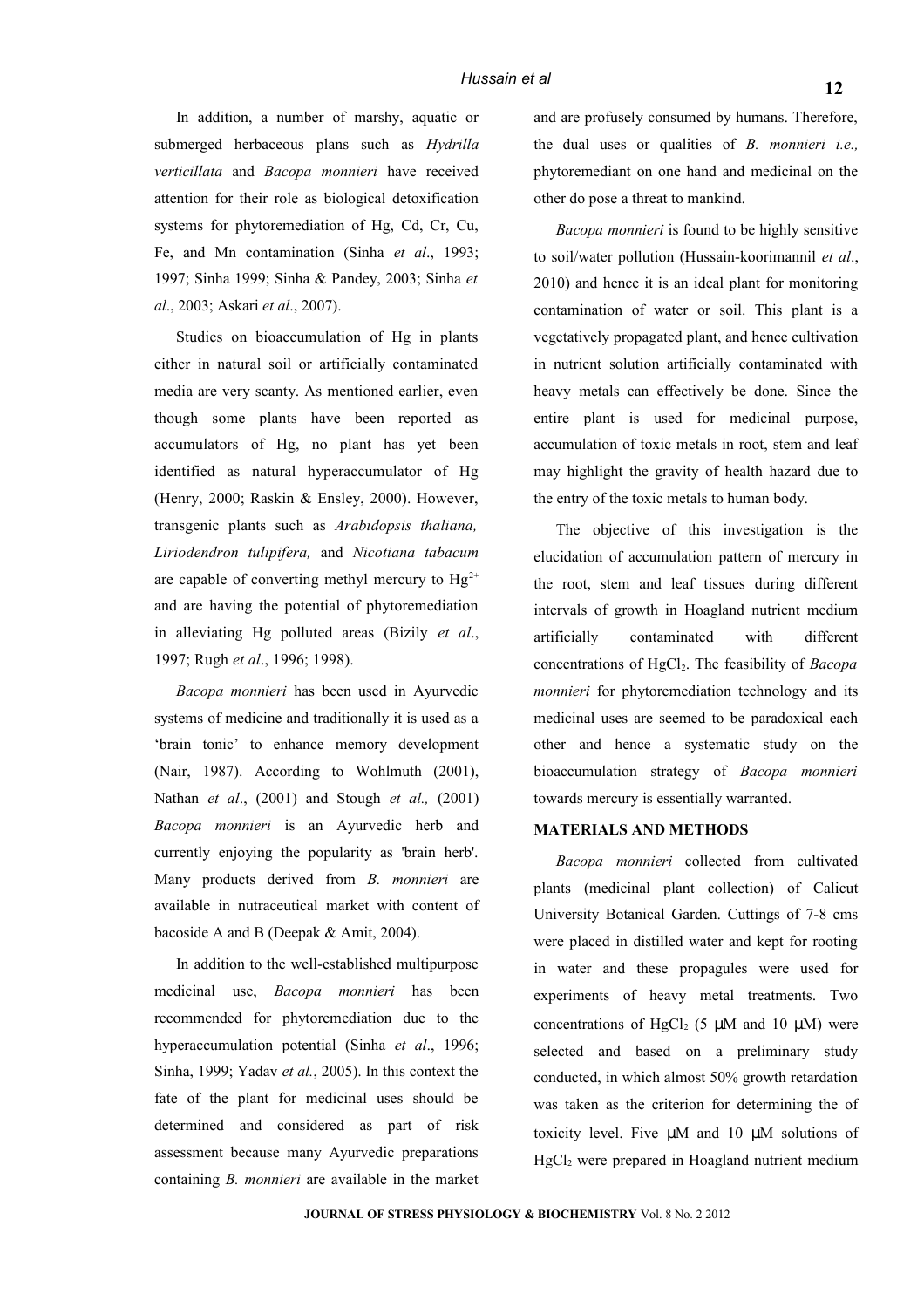#### *Bioaccumulation Pattern of Mercury...*

and 200 mls of each solution was taken in separate containers. Eight well rooted propagules were planted in each container and at least a minimum of five containers was used for each treatment. Propagules cultured in Hoagland nutrient solution without  $HgCl<sub>2</sub>$  served as the control.

Random sampling was done by collecting plants from all replicate containers at an interval of 2 days up to 12 days and plants were cut into root, stem and leaf for estimation of mercury.

In order to assess the accumulation pattern of Hg in the entire plant body of *Bacopa monnieri*, the quantity of Hg accumulated during each interval in relation to the availability of Hg in the growth medium, the quantities of metal accumulated in root, stem and leaves estimated as described above were added together to get the total accumulation after sampling at each interval. The residual nutrient medium was analysed to estimate the quantity of Hg left behind in the medium after sampling at each interval.

Mercury contents in root stem and leaf tissue were analyzed using AAS (PERKIN ELMER A Analyst 300). Samples were prepared according to the method of Allan (1969). Five hundred mg dried tissues was wet digested by refluxing in 10ml of nitric acid, and perchloric acid mixed in the ratio of 10:4 until the solution became colourless by using Kjeldahls flasks heated in a sand bath and the digest was used for AAS. Mercury content of the residual nutrient medium after each sampling also was estimated.

In order to assess the effect of prolonged duration on bioaccumulation pattern, another experiment was conducted by growing a known quantity of rooted propagules in the nutrient medium containing a known quantity of Hg, during a period of 50 days. The sampling and harvesting of entire plant was done at 10 days (20th  $30<sup>th</sup>$  40<sup>th</sup> and  $50<sup>th</sup>$  day) intervals. Analyses of Hg accumulated in

the cultured plants and residual medium were done using samples of all intervals.

Effect of pH on the rate of accumulation of mercury in *B.monnieri* was done by growing the rooted propagules in distilled water containing HgCl<sub>2</sub>. Acidic and alkaline pHs were adjusted by adding dilute solutions of NH<sub>4</sub>Cl and Ca  $(OH)_2$ respectively. Ten  $\mu$ M HgCl<sub>2</sub> each in distilled water and Hoagland solution without adjusting the pH served as the controls. All experiments were repeated a minimum of 5 times keeping duplicates at each experiment and the data was analyzed to calculate SD and SE. These values are incorporated in the tables/figures. Test of significance was done following student't' test and 'p' values are given in appropriate places.

## **RESULTS**

During growth for 12 days, accumulation of Mercury was maximum in roots followed by stem and leaves. The accumulation of Hg in stem and leaves was increasing proportional to the concentration and period of growth (Table 1, Fig. 1). When a comparison was made between  $5 \mu M$ and 10 µM concentrations, Hg accumulation of the root remained almost unchanged and hence was not proportional to the concentration ( $p<0.01$ ) of HgCl<sub>2</sub> supplied.

Since the *Bacopa monnieri* plant was grown in Hoagland solution containing a known quantity of mercury, a comparison between accumulation of mercury (content/tissue) and quantity retained (residual) in the medium during 12 days of growth was calculated in order to ascertain the patterns of distribution of Hg (Table 2).The accumulation showed only marginal and gradual increase  $(p<0.01)$  during growth whereas Hg content left behind in the medium showed gradual reduction ( $p$ <0.02) and was almost exhausted on  $12<sup>th</sup>$  day. A comparison between the quantity of Hg supplied in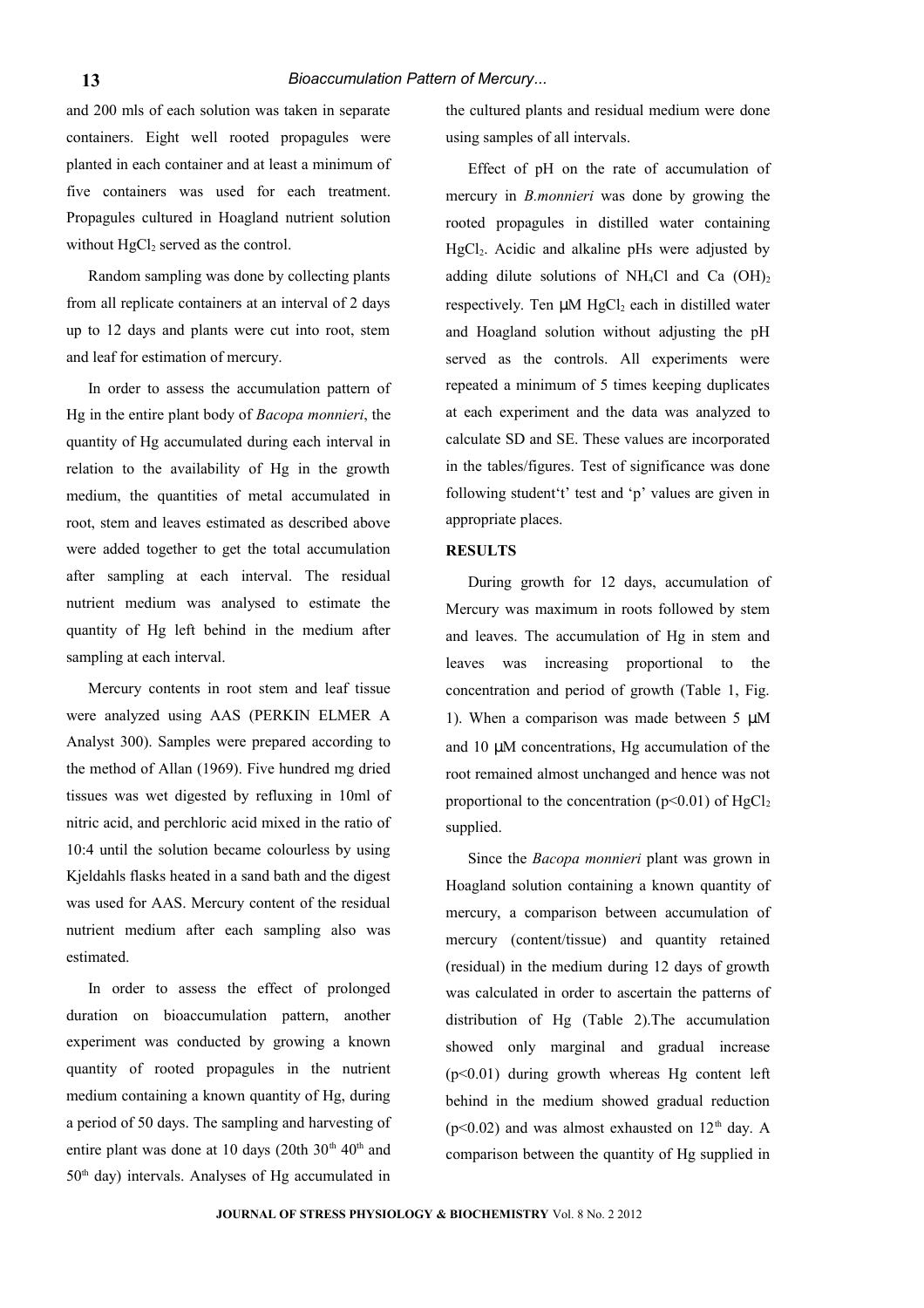the medium and the sum of accumulation and residual showed significant differences indicating loss of some quantity of Hg during 12 days and the loss was increased $(p<0.01)$  proportional to the quantity given (Table 2).

When plants were exposed to repeated dozes of  $HgCl<sub>2</sub>$  at an interval of 10 days during a period of 50 days, mercury accumulation of the plant was increased ( $p<0.02$ ) proportional to the concentration of HgCl<sub>2</sub> supplied (Table 3). But residual amount remained unchanged (p<0.05) and slight increase in the loss  $(p<0.01)$  of Hg was observed. The percentage distribution of accumulation was almost uniform irrespective of the period and concentration.

Ten  $\mu$ M concentrations of HgCl<sub>2</sub> during 50 days of growth at an interval of 10 days also showed more accumulation. Proportional increase in residual Hg was shown ( $p<0.02$ ) but percentage did not change. Loss of Hg showed slight increase (p<0.001) but the percentage distribution showed only slight variation. But the percentage distribution of mercury loss remained unchanged (p<0.002) irrespective of the mercury content supplied (Table 3).

At acidic pH (5.5) maximum quantity of Hg was accumulated whereas in the alkaline pH (7.5) the quantity was only one half. In the controls, more accumulation was observed in Hoagland medium  $(p<0.001)$  compared to the distilled water, which showed high pH than the Hoagland solution.

**Table 1:** Accumulation of Mercury contents in different parts of *Bacopa monnieri* treated with HgCl<sub>2</sub> during growth

| ے ت<br>Treatment<br>concentrations |            | Plant       | $\mu$ g g <sup>-1</sup> dry tissue (concentration) |                |                |                 |                |                    |  |  |  |
|------------------------------------|------------|-------------|----------------------------------------------------|----------------|----------------|-----------------|----------------|--------------------|--|--|--|
|                                    |            | parts       | <b>Interval-days</b>                               |                |                |                 |                |                    |  |  |  |
|                                    |            |             | 2                                                  | 4              | 6              | 8               | 10             | 12                 |  |  |  |
| HgCl <sub>2</sub>                  | $5 \mu M$  | Root        | $39.1 \pm 2.1$                                     | $41.9 \pm 2.6$ | $45.5 \pm 2.7$ | $44.5 \pm 2.4$  | $43.3 \pm 2.3$ | $43.2 \pm 2.4$     |  |  |  |
|                                    |            | <b>Stem</b> | $16.2 \pm 0.9$                                     | $17.3 \pm 0.9$ | $20.1 \pm 1.1$ | $24.3 \pm 1.2$  | $26.1 \pm 1.2$ | $28.4 \pm 1.3$     |  |  |  |
|                                    |            | Leaf        | $5.7 \pm 0.03$                                     | $6.8 \pm 0.04$ | $8.4 \pm 0.05$ | $10.8 \pm 0.05$ | $16.0 \pm 0.1$ | $20.8 \pm$<br>0.21 |  |  |  |
|                                    | $10 \mu M$ | Root        | $40.1 \pm 2.6$                                     | $41.0 \pm 2.7$ | $40.8 \pm 2.6$ | $40.1 \pm 2.6$  | $42.4 \pm 2.3$ | $50.1 \pm 3.1$     |  |  |  |
|                                    |            | <b>Stem</b> | $16.5 \pm 0.5$                                     | $17.9 \pm 0.4$ | $33.7 \pm 1.2$ | $40.2 \pm 2.2$  | $44.7 \pm 2.4$ | $68.0 \pm 2.5$     |  |  |  |
|                                    |            | Leaf        | $6.4 \pm 0.02$                                     | $7.6 \pm 0.02$ | $14.9 \pm 0.1$ | $17.6 \pm 0.1$  | $26.3 \pm 1.1$ | $38.4 \pm 2.1$     |  |  |  |

**Table 2.** Percentage distribution of mercury in *Bacopa monnieri* in relation to the availability and loss during growth.

|                   |                            |              | $\mu$ g/whole plants (Content) |        |        |        |        |        |  |  |  |  |
|-------------------|----------------------------|--------------|--------------------------------|--------|--------|--------|--------|--------|--|--|--|--|
| Treatment         | Quantity                   |              | <b>Interval-days</b>           |        |        |        |        |        |  |  |  |  |
|                   | given                      |              | 2                              | 4      | 6      | 8      | 10     | 12     |  |  |  |  |
|                   |                            |              | 61                             | 66     | 74     | 79     | 85     | 92     |  |  |  |  |
|                   |                            | A            | (30.5)                         | (32.2) | (37.0) | (39.5) | (42.5) | (46.0) |  |  |  |  |
|                   | $5 \mu M$<br>$(200 \mu g)$ | $\mathbb{R}$ | 58                             | 42     | 30     | 22     | 13     | 4      |  |  |  |  |
|                   |                            |              | (29.0)                         | (21.0) | (15.0) | (11.0) | (6.5)  | (2.0)  |  |  |  |  |
|                   | Hg)                        | L            | 81                             | 93     | 96     | 99     | 102    | 104    |  |  |  |  |
|                   |                            |              | (40.5)                         | (46.5) | (48.0) | (49.5) | (51.0) | (52.0) |  |  |  |  |
| HgCl <sub>2</sub> |                            | A            | 63                             | 66     | 89     | 98     | 113    | 156    |  |  |  |  |
|                   |                            |              | (15.5)                         | (16.5) | (23.2) | (24.5) | (28.0) | (39.0) |  |  |  |  |
|                   | $10 \mu M$                 | R            | 205                            | 190    | 146    | 118    | 81     |        |  |  |  |  |
|                   | $(400 \mu g)$              |              | (51.2)                         | (47.5) | (36.5) | (29.5) | (20.2) | (1.3)  |  |  |  |  |
|                   | Hg)                        |              | 133                            | 144    | 161    | 184    | 207    | 239    |  |  |  |  |
|                   |                            | L            | (33.2)                         | (36.0) | (40.2) | (46.0) | (51.7) | (59.7) |  |  |  |  |

Values in parenthesis are percentage distributions

 $A=$  Total accumulation in plants ( $\mu$ g/whole tissue)

 $R=$  Residual content ( $\mu$ g) present in the medium, during 12 days of growth

 $L =$  Quantity ( $\mu$ g) lost during 12 days growth (difference between accumulation + residue and total mercury content given)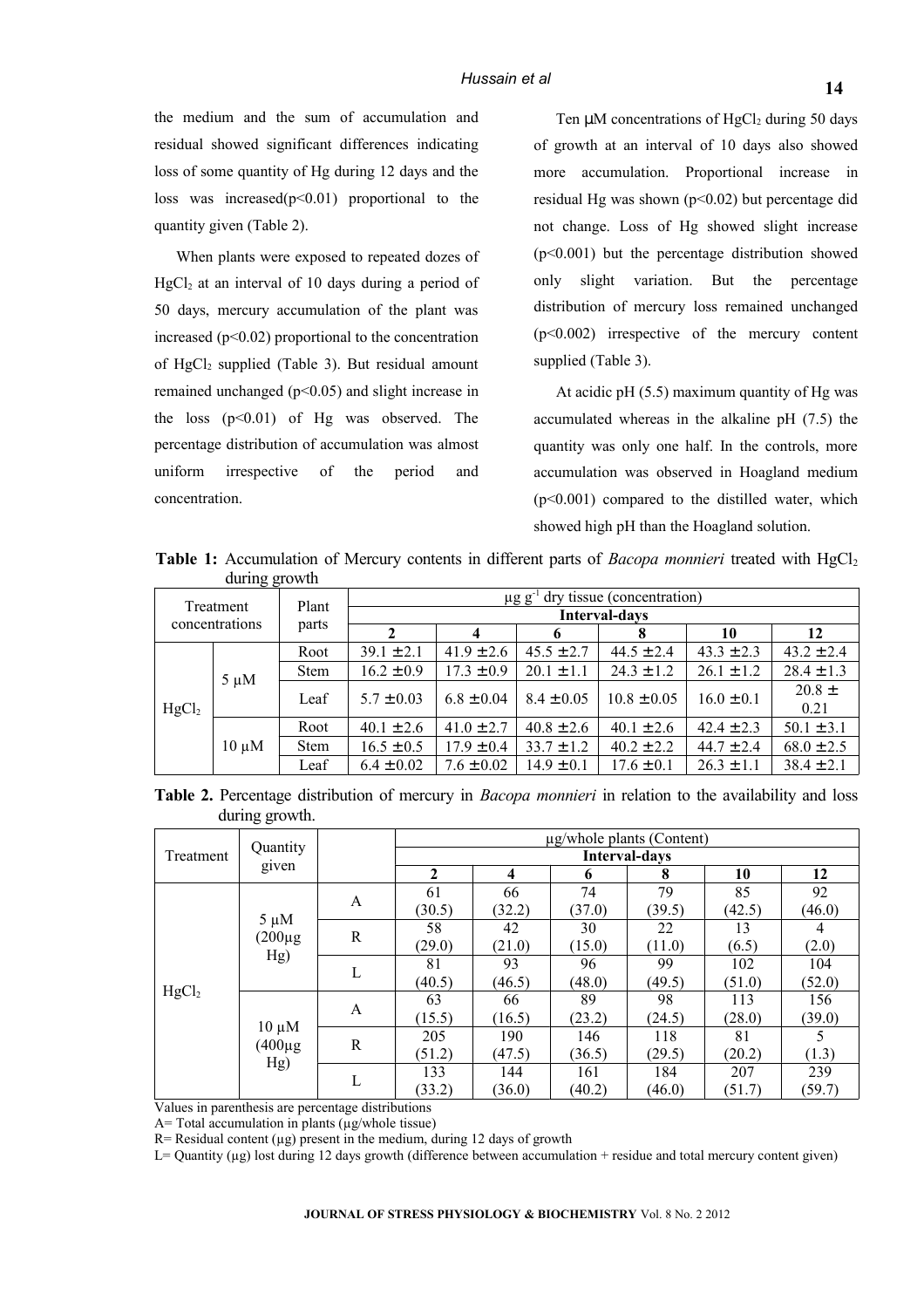|                   |               |                      | µg/whole plants (content) |             |             |             |  |  |  |  |
|-------------------|---------------|----------------------|---------------------------|-------------|-------------|-------------|--|--|--|--|
|                   |               | <b>Interval-days</b> |                           |             |             |             |  |  |  |  |
| Treatment         | Concentration |                      | 20                        | 30          | 40          | 50          |  |  |  |  |
|                   |               |                      | <b>Quantity given</b>     |             |             |             |  |  |  |  |
|                   |               |                      | $250 \mu g$               | $300 \mu g$ | $350 \mu g$ | $400 \mu g$ |  |  |  |  |
|                   |               |                      | 98                        | 112         | 148         | 174         |  |  |  |  |
|                   |               | $\mathbf{A}$         | (39.2)                    | (37.3)      | (42.2)      | (43.5)      |  |  |  |  |
|                   | $5 \mu M$     | $\mathbf R$          | 43                        | 74          | 76          | 92          |  |  |  |  |
|                   |               |                      | (17.2)                    | (24.6)      | (21.7)      | (23.0)      |  |  |  |  |
|                   |               | L                    | 109                       | 114         | 126         | 134         |  |  |  |  |
|                   |               |                      | (43.6)                    | (38.0)      | (36.0)      | (33.5)      |  |  |  |  |
|                   |               |                      | <b>Quantity given</b>     |             |             |             |  |  |  |  |
| HgCl <sub>2</sub> |               |                      | $500 \mu g$               | $600 \mu g$ | $700 \mu g$ | $800 \mu g$ |  |  |  |  |
|                   |               |                      | 121                       | 164         | 189         | 204         |  |  |  |  |
|                   |               | A                    | (24.2)                    | (27.3)      | (27.0)      | (25.5)      |  |  |  |  |
|                   |               | $\mathbf R$          | 160                       | 197         | 247         | 290         |  |  |  |  |
|                   | $10 \mu M$    |                      | (32.0)                    | (39.4)      | (35.2)      | (36.2)      |  |  |  |  |
|                   |               | $\mathbf L$          | 219                       | 239         | 264         | 306         |  |  |  |  |
|                   |               |                      | (43.8)                    | (47.8)      | (37.7)      | (38.2)      |  |  |  |  |

**Table 3.** Bioaccumulation of Mercury in *Bacopa monnieri* during repeated exposure of HgCl<sub>2</sub> up to 50 days.

Values in parenthesis are percentage distributions

 $A=$  Total accumulation in plants ( $\mu$ g/whole tissue)

 $R=$  Residual content ( $\mu$ g) present in the medium, during 50 days growth

L= Quantity ( $\mu$ g) lost during 50 days growth (difference between accumulation + residue and total Mercury content given)

**Table 4.** Effect of pH on heavy metal (Hg) uptake in *Bacopa monnieri* during 4 days of growth.

|                                     | $(\mu g g^{-1})$<br>dry tissue) |                    |               |              |  |  |  |  |  |
|-------------------------------------|---------------------------------|--------------------|---------------|--------------|--|--|--|--|--|
| Treatment $HgCl2$<br>concentrations | Hoagland                        | Control (distilled | Acidic medium | Basic medium |  |  |  |  |  |
|                                     | solution $pH$ 6.2               | water) pH $6.8$    | pH 5.5        | pH 7.5       |  |  |  |  |  |
| $400 \mu$ g                         | 66±4                            | $54 \pm 3$         | $69 \pm 4$    | $35 \pm 2$   |  |  |  |  |  |

**Table 5.** Relationship between BCF\* and TF\* in the bioaccumulation pattern of Hg in *Bacopa monnieri*.

| Treatments & concentrations |            |            | Interval -days |      |         |     |     |             |  |  |  |
|-----------------------------|------------|------------|----------------|------|---------|-----|-----|-------------|--|--|--|
|                             |            |            |                |      |         |     | 10  | 12          |  |  |  |
| HgCl <sub>2</sub>           | <b>BCF</b> | $5 \mu M$  | 0.7            | 1.0  | $1.5\,$ | 2.0 | 3.3 | 10.8        |  |  |  |
|                             |            | $10 \mu M$ | 0.19           | 0.21 | 0.28    | 0.3 | 0.5 | <b>10.0</b> |  |  |  |
|                             |            | $5 \mu M$  | 0.5            | 0.6  | 0.6     | 0.8 | 1.0 | 1.1         |  |  |  |
|                             | TF         | $10 \mu M$ | 0.5            | 0.7  | 1.2     | 1.4 | 1.7 | 2.1         |  |  |  |

*Ref \**: Yoon *et al.,* (2006)

BCF= Bioconcentration factor (Accumulation ratio of growth medium to root)

TF= Translocation factor (Accumulation ratio of root to shoot)

Calculations based on the values of Tables 1 and 2

Values >1 are in bold front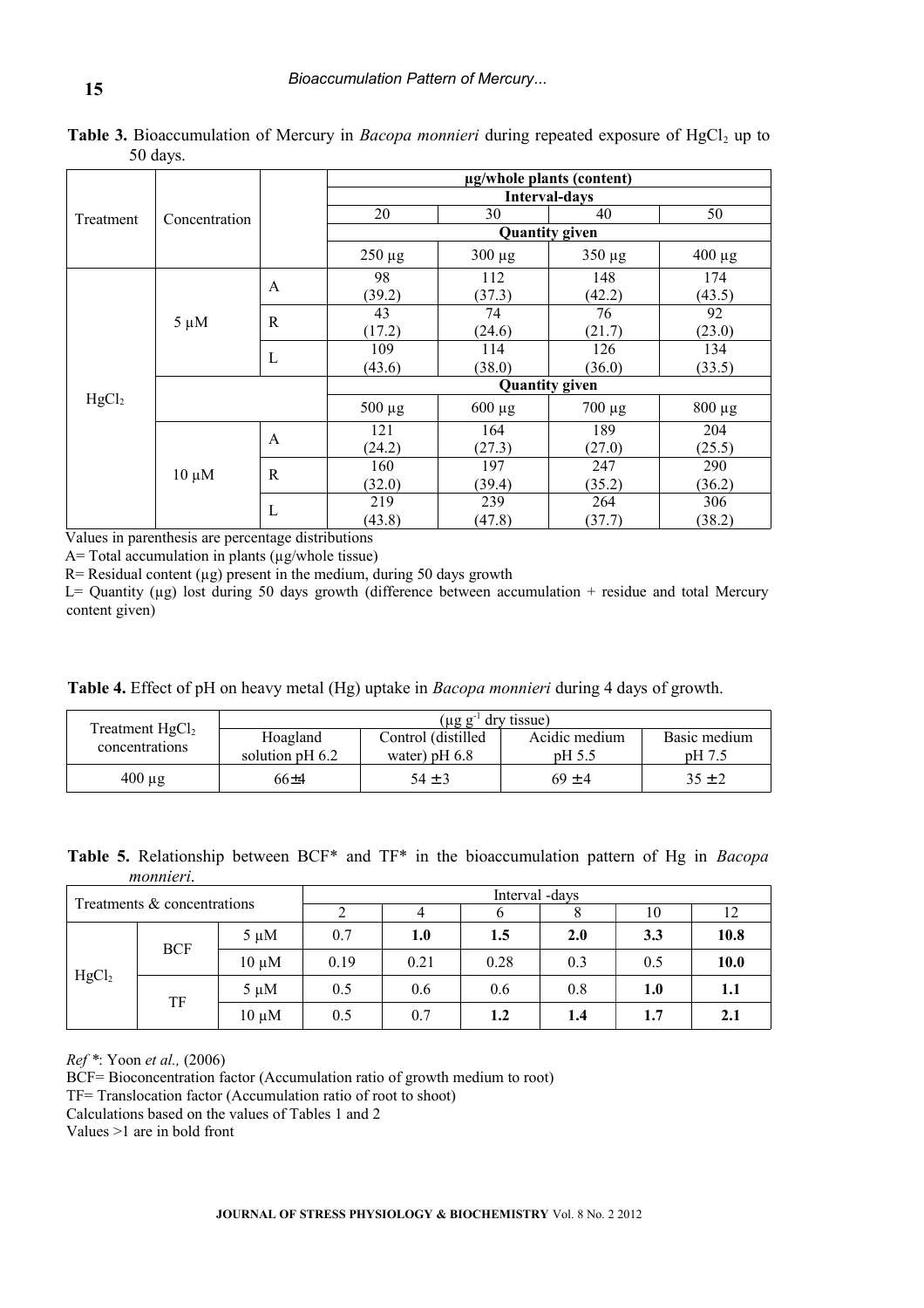

Figure 1. Accumulation of Mercury contents in different parts of *Bacopa monnieri* treated with HgCl<sub>2</sub> during growth.  $\mu$ g g<sup>-1</sup> dry tissue (concentration).

#### **DISCUSSION**

Accumulation of Hg in the roots of *Bacopa monnieri* grown in Hoagland medium artificially contaminated with  $HgCl<sub>2</sub>$  shows the accumulation about 40  $\mu$ g g<sup>-1</sup> dry tissue and this level is maintained right from the beginning (2days) to50

days (Tables 1&2) of growth irrespective of the quantity available in the growth medium as well as the duration of growth. More or less same quantity of Hg is accumulated in the roots of both 5 and 10  $\mu$ M HgCl<sub>2</sub> concentrations. About 40  $\mu$ g Hg g<sup>-1</sup> dry root tissue appear to be a threshold level of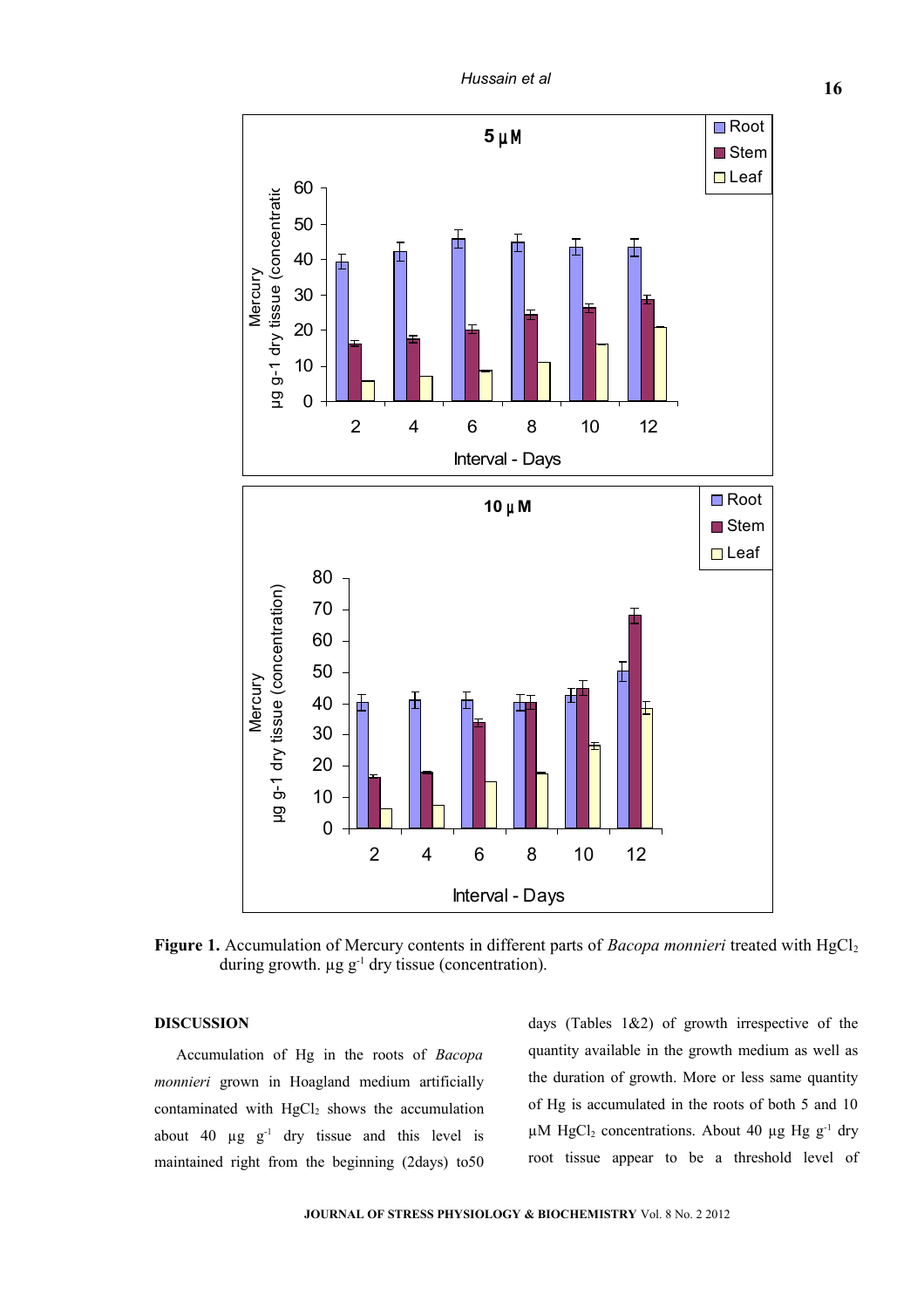accumulation to which the plants are tolerant and above this level, accumulation of Hg may cause toxicity as suggested by Beauford *et al.,* (1977). However, accumulation never exceeds this quantity.

In the treatment of 5 and 10  $\mu$ M HgCl<sub>2</sub>, Hg was gradually decreasing during 12 days and only negligible quantities were present in the residual medium. By comparing the total Hg accumulated in the plant tissue and quantity present in the medium, it was found that obviously loss of substantial amount of the metal was occurred. The percentage distribution of Hg accumulated in plants, present in the residual medium and the calculated loss enabled to presume the release of Hg from the plant to the atmosphere. The loss (Table 2) may occur presumably through stomata because a corresponding increase of stomatal index is shown by the plants treated with HgCl<sub>2</sub>. Therefore *Bacopa monnieri* can be effectively used for phytoremediation to remove Hg from contaminated soil or water. According to Sinha (1999) metal accumulation property of *Bacopa monnieri* may be used for amelioration of polluted wetlands and water.

Pilon-Smits (2005) opines that the bulk flow of the metal ions from root to shoot and leaf is driven by transpiration which creates negative pressure potential in the xylem that pulls up water and solutes. As per this concept, the distribution of comparatively reduced contents of Hg in the plant body is found to be due to release of the ions through stomata because bulk flow of water ions driven by transpiration pull may enhance the escape of Hg ions through stomata maintaining very low metal concentration in leaves.

Aquatic plants are reported hyperaccumulators of several heavy metals and they are quiet effective in separating metals from their surrounding water (Lenka *et al*., 1993; Velasco-Alinsug *et al*., 2005; Yadav *et al.,* 2005). *Bacopa monnieri* also has been

recommended as a plant for phytoremediation of metal contaminated water and wetlands (Sinha *et al*., 1996; Sinha, 1999). Nevertheless, this plant is not a hyperaccumulator of heavy metals.

The loss/release of Hg can be considered as one of the methods of phytoremediation designated as phytovolatilization in accordance with the view of Pilon-Smits (2005), according to whom phytovolatilization is the release of pollutants by plants in volatile form. This process completely removes the pollutants from the site as gas without any need for plant harvesting and disposal. The process of volatilization can be maximised by promoting transpiration rate through sufficient irrigation. Since *Bacopa monnieri* grows profusely in aquatic environment transpiration rate may be very high which can maximise loss of Mercury from the leaves. In nutrient culture also water deficit do not occur so the volatilization may be at an enhanced rate due to maximum availability of water in the medium and increased stomatal index may play an additional role in enhancing the transpiration rate. Volatilization of mercury by transgenic plants has been achieved by introducing a bacterial mercury reductase and this plant can volatilize the elemental mercury to the atmosphere (Rugh *et al*., 1996).

In the present study, loss of mercury in *Bacopa monnieri* treated with 5  $\mu$ M concentration of HgCl<sub>2</sub> is found to be increased proportional to the period of growth and on  $12<sup>th</sup>$  day, more than 50% of the total quantity given is lost and at  $10 \mu M$ , the corresponding loss is 59% (Table 2). This loss can be correlated to the release of the metal either through stomata as described earlier or through trichome like appendages developed on the stem as reported in *Vigna mungo* treated with 10 μM HgCl<sub>2</sub> and in *Chromolaena odorata* treated with Hg (NO<sub>3</sub>)<sub>2</sub> at 1 and 2 µM concentrations (Velasco-Alinsug *et al.*, 2005). Ali *et al*., (2000) suggested that in *Bacopa monnieri* regenerants, Cd and Zn treatment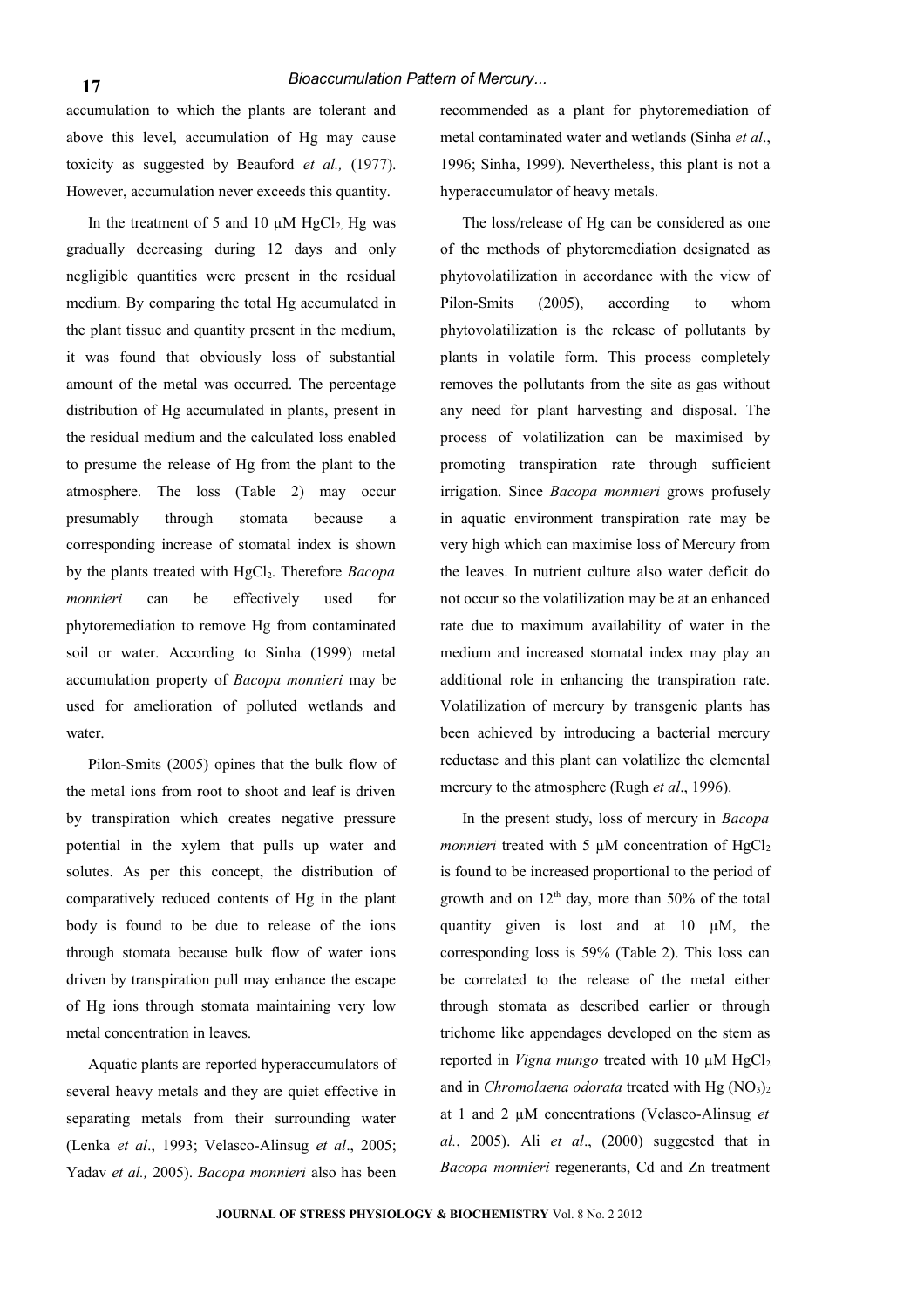resulted in increase of stomatal conductance. As the stomatal conductance is increased, the efflux of water through stomata also may be increased, facilitating the escape or diffusion of contaminant Mercury. Earlier, release of Hg as volatile form was reported by Siegel *et al*., (1974) according to whom certain vascular plants accumulate Hg from soil and release as volatile form of the element from their leaves.

Another important aspect of phytoaccumulation of Hg in *Bacopa monnieri* is that the quantity of Hg given initially in nutrient medium was almost exhausted since only small quantity was retained in the residual medium after 12 days (Table 2). In order to assess the accumulation potential of *Bacopa monnieri,* plants were allowed to grow beyond 12 days (up to 50 days) under additional dozes of  $HgCl<sub>2</sub>$ . It was found that accumulation as well as loss of Hg followed the same pattern as that of 10 µM during 12 days of growth (Table 3), thereby confirming continuous absorption as well as release of Hg from the plants as long as the metal is present in the medium. According to Velasco-Alinsug *et al.,* (2005) even-though *Chromolaena odorata* plants accumulates only 1.26–2.23  $\mu$ g g<sup>-1</sup>, 21-23  $\mu$ g g<sup>-1</sup> and  $30 \text{ µg g}^{-1}$  Hg in root, stem and leaves respectively, these plants are recommended for phytoremediation because the product of Hg+Sulphur content of cysteine called 'cinnabar' is quite stable and nondegradable. Hence even after death and decay of the plant, the Hg in the form of cinnabar is stable and unavailable for further leaching into water resulting pollution. So *Chromolaena odorata* is an agent for phytoremediation by phytoextraction/ phytostabilization. On the contrary, *Bacopa monnieri* plants are capable of accumulating about 90  $\mu$ g g<sup>-1</sup> and 150  $\mu$ g g<sup>-1</sup> Hg in 5 and 10  $\mu$ M HgCl<sub>2</sub> treatments respectively and the percentage distribution pattern of Hg between the plant and residual contents indicates considerable loss of Hg

through stomata. So the phytoremediation efficacy of *Bacopa monnieri* is manifested through phytovolatilization in accordance with the view of Pilon-Smits (2005).

Accumulation of Hg in *Bacopa monnieri* cultivated in nutrient solution is found to be dependent on the pH of the growth medium. Acidic pH encourages Hg accumulation while alkaline pH results in reduced accumulation. These qualities are beneficial for the two economic importance of *Bacopa monnieri* in such a way that for phytoremediation technology reduction of pH can be done by adding NH4Cl, which acts also as nutrient for profused growth (Sharif & Khan, 2009). On the other hand alkaline pH can be maintained by liming before harvesting for medicinal purpose because accumulation of Hg significantly reduced at high pH.

Bioaccumulation strategy of plants can also be interpreted according to Yoon *et al*., (2006) who proposed a specific scheme to assess the ability of plants to accumulate metals from soil/water. The bioaccumulation factor (BCF) is the ratio of metal concentration in the root to that of the soil and translocation factor (TF) is defined as the ratio of metal concentration in the shoot to root. In *B.monnieri* at 5 µM of Hg BCF values are above one during  $6<sup>th</sup>$  day onwards where as at 10  $\mu$ M concentration BCF value is less than one up to  $10<sup>th</sup>$ day (Table 5). The reduced BCF value in 10  $\mu$ M indicates the limited absorption during the period of ten days. The TF ratio is reverse in the case of 10  $\mu$ M, which shows more TF from  $6<sup>th</sup>$  day onwards because the accumulation potential of root is almost constant irrespective of the amount translocate to the shoot, which is getting increased progressively during 12 days. Another reason for reduced TF ratio is seemed to be significant loss of Hg through stomata by phytovolatilization as described earlier.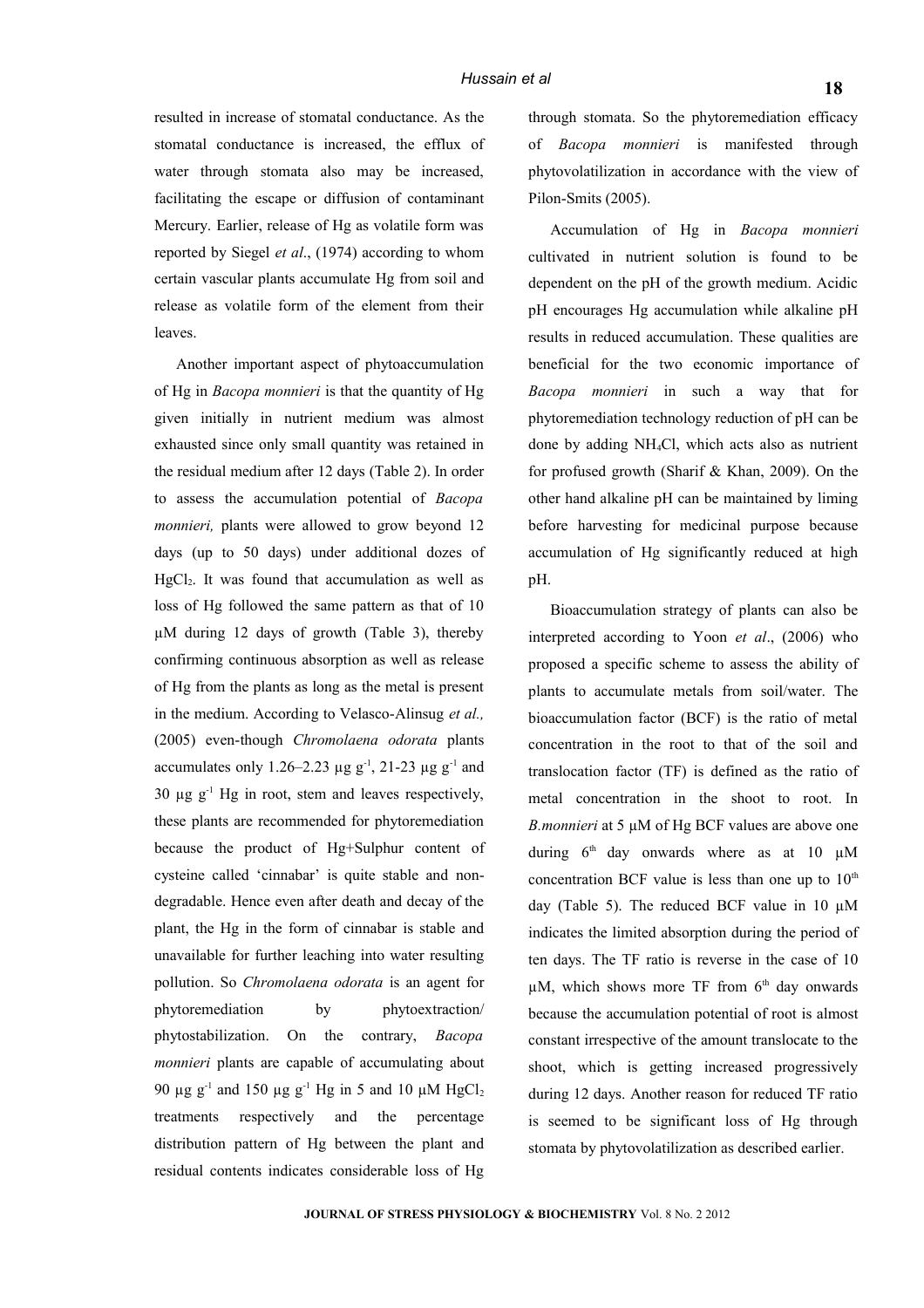## **CONCLUSION 19**

*Bacopa monnieri* shows bioaccumulation potential of Hg in root, stem and leaf in the pattern of R>S>L. Distribution and accumulation of Hg present in the residual medium and loss occurred during growth for 12 days, show more or less uniform quantity of Hg is retained in the plant. But in the medium, the metals are almost exhausted as growth proceeded and loss is proportionally increased. When additional doze of heavy metals is given and growth proceeded up to 50 days also, the quantity of Hg accumulated in the plant body maintained more or less uniform quantity and loss was proportionally increased as growth advanced. This loss is presumed to be due to phytovolatilization from the leaves through stomata. Absorption and accumulation of Hg is maximum at acidic pH and very low at alkaline pH. So, for medicinal purpose, cultivation in alkaline soil/water and for phytoremediation purpose, cultivation in acidic soil/water is recommended. When Bioconcentration factor (BCF) and Translocation factor (TF) of Hg are considered, the values are less than one though the shoot system accumulates more Hg. The loss of the metal from the shoot system by phytovolatilization results in the lowering of the ratios and hence *Bacopa monnieri* can not be included under hyperaccumulator of Hg. The medicinal property and wide use of *Bacopa monnieri* as an ingredient of many Ayurvedic medicines and food supplements on one hand and bioaccumulation potential and phytoremediation efficacy on the other are paradoxical.

#### **REFERENCES**

- Ali, G., Srivastava, P.S. and Iqbal, M. (2000), Influence of cadmium and zinc on growth and photosynthesis of *Bacopa monnieri* cultivated *in vitro. Biol. Plant.* **43**, 599-691.
- Allan, J.E. (1969), The preparation of agricultural samples for analysis by Atomic Absorption

Spectrometry, *Varian Techtron Bulletin,* (S.I.S. Edition) 12-69.

- Anonymous. (2004), *Bacopa monniera* monograph*. Altern. Med. Rev.* **9**, 79-85.
- Askari, S., Fahim Uddin and. Azmat. R (2007), Biosorption of Hg: 1 Significant improvement with marine green algae in the anatomy of hypocotyle of *Trigonella foenumgraecum* under Hg stress, *Pak. J. Bot*. **39(4)**, 1089-1096.
- Beauford, W., Barber, J. and Barringer. A.R. (1977), Uptake and distribution of mercury within higher plants, *Physiol. Plant.* **39**, 261-265.
- Bizily, S., Rugh, C., Summers, A.O. and Meagher, R. B. (1997), Phytoremediation of methyl mercury pollution: Mer B expression in *Arabidopsis thaliana* confers resistance to organo mercurials, *Proc. Nat. Acad. Sci. USA.* **96**, 6808-6813.
- Deepak, M. and Amit. A. (2004), The need for establishing identities of bacoside A and B, the putative major bioactive saponins of Indian medicinal plant *Bacopa monnieri, Phytomed.* **11**, 264-268.
- Henry, J.R. (2000), Phytoremediation of mercury. In: *An Overview of the Phytoremediation of Lead and Mercury: A Report for the U.S. Environ. Protec. Agen.* Washington, D C, USA, 44-46.
- Hussain-koorimannil., Abdussalam, A.K., Ratheesh-Chandra and Nabeesasalim. (2010), Bioaccumulation of heavy metals in *Bacopa monnieri* (L.) Pennell growing under different habitats, *Int. J. Ecol. Dev*., **15**, W10.
- Lenka, M., Das, B.L., Panda, K.K. and Panda, B.B. (1993), Mecury-tolerance of *Chloris barbata* Sw. and *Cyperus rotundus* L. isolated from contaminated sites. *Biol. Plant..* **35**, 443-446.
- Nair, K.K.N. (1987), Medhya Rasayana Drug 'Brahmi' - Its Botany, Chemistry and Uses. *J.*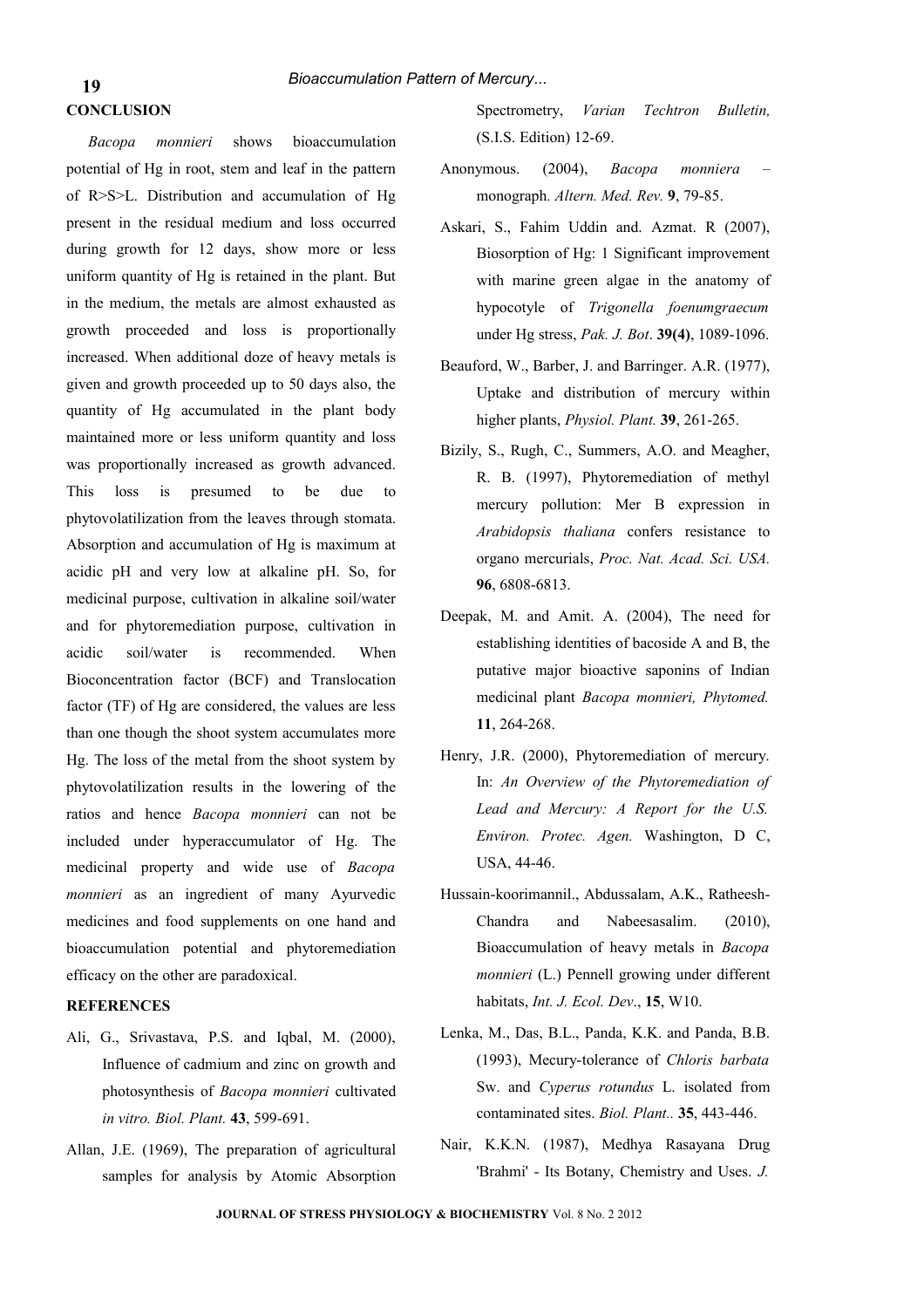*Econ. Tax. Bot.* **11**, 359-365.

- Nathan, P.J., Clarke, J., Lloyd, J., Hutchinson, C.W., Downey, L. and Stough, C. (2001), The acute effects of an extract of *Bacopa monniera* (Brahmi) on cognitive function in healthy normal subjects, *Hum. Psychopharmacol. Clin. Exp.* **16**, 345-351.
- Pilon-Smits, E. (2005), Phytoremediation, *Ann. Rev. Plant. Biol.* **56**, 15-39.
- Raskin, I. and Ensley, B.D. (2000), *Phytoremediation of Toxic Metals Using Plants to Clean up the Environment* (John Wiley & Sons. Inc. New York).
- Rugh, C.L. and Senecoff. J.F. (1998), Meagher R B, and Merkle SA, Development of transgenic yellow poplar for Hg phytoremediation, *Natur. Bio. Techno.* **16**, 925-928.
- Rugh, C.L., Wilde, H.D. and Stack, N. M. (1996), Marin-Thompson D, Summers A O and Meagher RB, Mercuric ion reductase and resistance in transgenic *Arabidopsis thaliana* plants expressing a modified bacterial mer A gene, *Proc. Nat. Acad. Sci. USA.* **93**, 3182- 3187.
- Seigel, S.M., Puerner, N. J. and Speitel, T.W. (1974), Release of volatile mercury from vascular plants. *Physiol. Plant.* **32**, 174-176.
- Sharif, F. and Khan, A.U. (2009), Alleviation of salinity tolerance by Fertilization in four thorn forest species for the reclamation of saltaffected sites, *Pak. J. Bot.* **41(6)**, 2901-2915.
- Sinha, S. (1999), Accumulation of Cu, Cd, Cr, Mn, and Pb from artificially contaminated soil by *Bacopa monnieri, Environ. Monitor. Assess.* **57**, 253-264.
- Sinha, S. and Pandey, K. (2003), Nickel induced toxic effects and bioaccumulation in the submerged plant, *Hydrilla verticillata* (L.f.) Royle: Under repeated metal exposure. *Bull.*

*Environ. Contam. Toxicol.* **71**, 1175-1183.

- Sinha, S., Bhatt, K. Pandey, K. Singh, S. and Saxena, R. (2003), Interactive metal accumulating and its toxic effects under repeated exposure in submerged plant *Najas indica, Chem. Bull. Environ. Contam. Toxicol.* **70**, 696-704.
- Sinha, S., Gupta, M. and Chandra, P. (1996), Bioaccumulation and biochemical effect of mercury in the plant *Bacopa monnieri* (L.), *Environ. Toxicol. Wat. Qual.* **11**, 105-112.
- Sinha, S., Gupta, M. and Chandra, P. (1997), Oxidative stress induced by iron in *Hydrilla verticillata* (L.f.) Royle: Response of antioxidants, *Ecotoxicol. Environ. Saf.* **38**, 286-291.
- Sinha, S., Rai, U.N., Tripathi, R.D. and Chandra, P. (1993), Chromium and manganese uptake by *Hydrilla verticillata* (L.f.) Royle: Amelioration of chromium by manganese, *J. Environ. Sci. Health. Part-A.* **28**, 1545-1552.
- Stough, C., Lloyd, J., Clarke, J., Downey., L.A., Hutchinson, C.W., Rodgens T. and Nathan, (2001), The chronic effects of an extract of *Bacopa monniera* (Brahmi) on cognitive function in healthy human subjects. *Psychopharmacology.* **156**, 481-484.
- Velasco–Alinsug, M.P., Rivero G.C. and Quibuyen, (2005), Isolation of mercury–binding peptides in vegetative parts of *Chromolaena odorata, Z. Naturforsch.* **60c**, 252-259.
- Wohlmuth, H. (2001), Brahmi update In: *Botanical Pathways, Information and Research on Botanical Medicine,* (www.netresources.com.au/health/brahmi.pdt) **8**:1.
- Yadav, S., Sukla O. P and Rai. U.N. (2005), Chromium pollution and bioremediation, *Environ. News Archives.* **11**, 1-4.